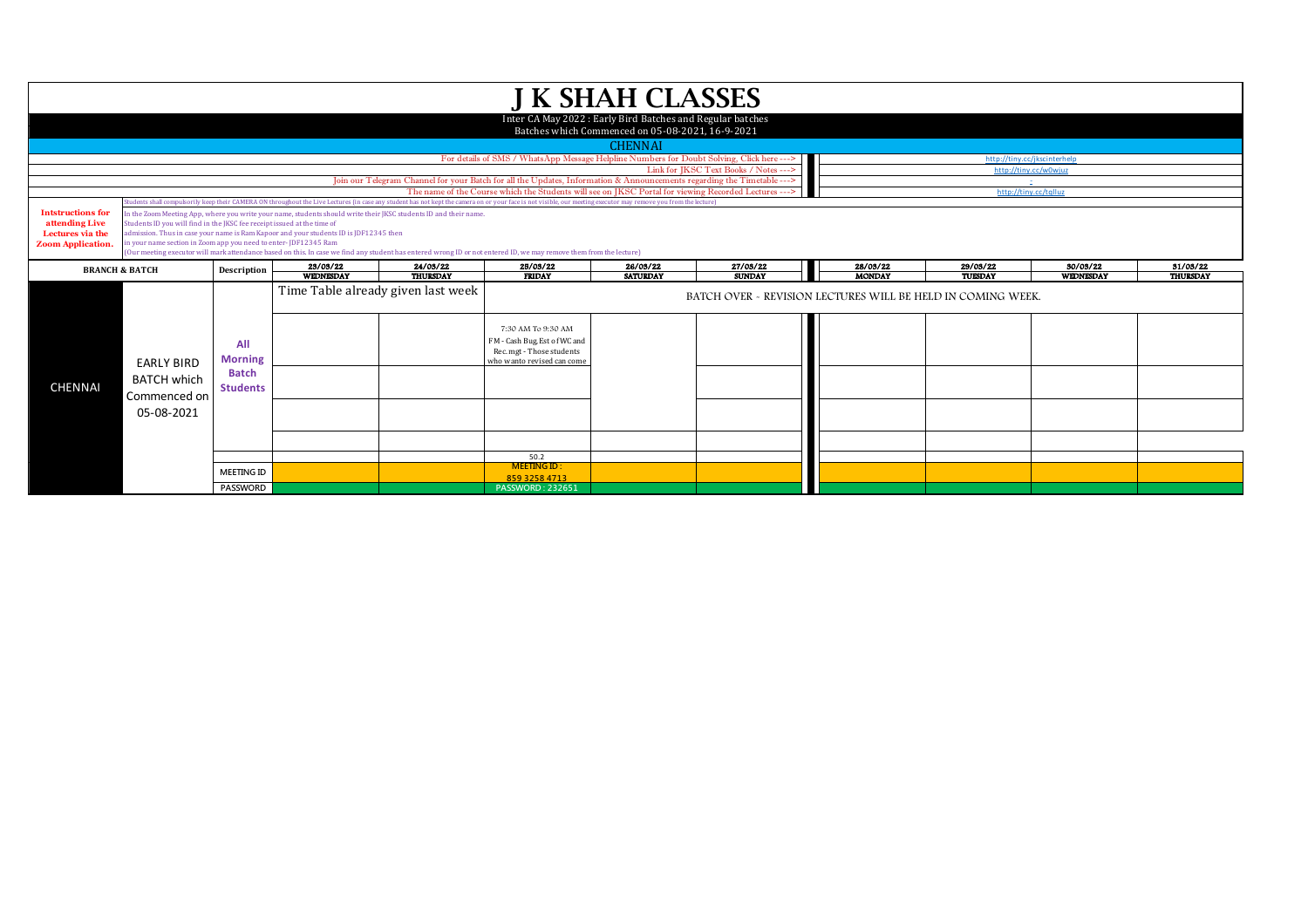|                                    |                                                                         |                   |                                                                                       |                                                                                                                  |                                                                                                                                                                                                                | <b>J K SHAH CLASSES</b>                          |                                                             |               |          |                                                       |          |
|------------------------------------|-------------------------------------------------------------------------|-------------------|---------------------------------------------------------------------------------------|------------------------------------------------------------------------------------------------------------------|----------------------------------------------------------------------------------------------------------------------------------------------------------------------------------------------------------------|--------------------------------------------------|-------------------------------------------------------------|---------------|----------|-------------------------------------------------------|----------|
|                                    |                                                                         |                   |                                                                                       |                                                                                                                  |                                                                                                                                                                                                                |                                                  |                                                             |               |          |                                                       |          |
|                                    |                                                                         |                   |                                                                                       |                                                                                                                  | Inter CA May 2022: Early Bird Batches and Regular batches                                                                                                                                                      | Batches which Commenced on 05-08-2021, 16-9-2021 |                                                             |               |          |                                                       |          |
|                                    |                                                                         |                   |                                                                                       |                                                                                                                  |                                                                                                                                                                                                                |                                                  |                                                             |               |          |                                                       |          |
|                                    |                                                                         |                   |                                                                                       |                                                                                                                  |                                                                                                                                                                                                                | <b>CHENNAI</b>                                   |                                                             |               |          |                                                       |          |
|                                    |                                                                         |                   |                                                                                       |                                                                                                                  | For details of SMS / WhatsApp Message Helpline Numbers for Doubt Solving, Click here --->                                                                                                                      |                                                  | Link for JKSC Text Books / Notes --->                       |               |          | http://tiny.cc/jkscinterhelp<br>http://tiny.cc/w0wiuz |          |
|                                    |                                                                         |                   |                                                                                       |                                                                                                                  | Join our Telegram Channel for your Batch for all the Updates, Information & Announcements regarding the Timetable --->                                                                                         |                                                  |                                                             |               |          |                                                       |          |
|                                    |                                                                         |                   |                                                                                       |                                                                                                                  | The name of the Course which the Students will see on IKSC Portal for viewing Recorded Lectures --- >                                                                                                          |                                                  |                                                             |               |          | http://tiny.cc/tallu:                                 |          |
|                                    |                                                                         |                   |                                                                                       |                                                                                                                  | udents shall compulsorily keep their CAMERA ON throughout the Live Lectures (in case any student has not kept the camera on or your face is not visible, our meeting executor may remove you from the lecture) |                                                  |                                                             |               |          |                                                       |          |
| <b>Intstructions for</b>           |                                                                         |                   |                                                                                       | In the Zoom Meeting App, where you write your name, students should write their JKSC students ID and their name. |                                                                                                                                                                                                                |                                                  |                                                             |               |          |                                                       |          |
| attending Live<br>Lectures via the | Students ID you will find in the JKSC fee receipt issued at the time of |                   | admission. Thus in case your name is Ram Kapoor and your students ID is JDF12345 then |                                                                                                                  |                                                                                                                                                                                                                |                                                  |                                                             |               |          |                                                       |          |
| <b>Zoom Application.</b>           | in your name section in Zoom app you need to enter-JDF12345 Ram         |                   |                                                                                       |                                                                                                                  |                                                                                                                                                                                                                |                                                  |                                                             |               |          |                                                       |          |
|                                    |                                                                         |                   |                                                                                       |                                                                                                                  | (Our meeting executor will mark attendance based on this. In case we find any student has entered wrong ID or not entered ID, we may remove them from the lecture)                                             |                                                  |                                                             |               |          |                                                       |          |
|                                    |                                                                         | Description       | 23/03/22                                                                              | 24/03/22                                                                                                         | 25/03/22                                                                                                                                                                                                       | 26/03/22                                         | 27/03/22                                                    | 28/03/22      | 29/03/22 | 30/03/22                                              | 31/03/22 |
|                                    |                                                                         |                   | WEDNESDAY                                                                             | <b>THURSDAY</b>                                                                                                  | <b>FRIDAY</b>                                                                                                                                                                                                  | <b>SATURDAY</b>                                  | <b>SUNDAY</b>                                               | <b>MONDAY</b> | TUESDAY  | <b>WEDNESDAY</b>                                      | THURSDAY |
|                                    | <b>BRANCH &amp; BATCH</b>                                               |                   |                                                                                       |                                                                                                                  |                                                                                                                                                                                                                |                                                  |                                                             |               |          |                                                       |          |
|                                    |                                                                         |                   |                                                                                       | Time Table already given last week                                                                               |                                                                                                                                                                                                                |                                                  |                                                             |               |          |                                                       |          |
|                                    |                                                                         |                   |                                                                                       |                                                                                                                  |                                                                                                                                                                                                                |                                                  | BATCH OVER - REVISION LECTURES WILL BE HELD IN COMING WEEK. |               |          |                                                       |          |
|                                    |                                                                         |                   |                                                                                       |                                                                                                                  |                                                                                                                                                                                                                |                                                  |                                                             |               |          |                                                       |          |
|                                    |                                                                         |                   |                                                                                       |                                                                                                                  | 7:30 AM To 9:30 AM                                                                                                                                                                                             |                                                  |                                                             |               |          |                                                       |          |
|                                    |                                                                         | All               |                                                                                       |                                                                                                                  | FM - Cash Bug, Est of WC and                                                                                                                                                                                   |                                                  |                                                             |               |          |                                                       |          |
|                                    |                                                                         |                   |                                                                                       |                                                                                                                  | Rec. mgt - Those students                                                                                                                                                                                      |                                                  |                                                             |               |          |                                                       |          |
|                                    | <b>EARLY BIRD</b>                                                       | <b>Evening</b>    |                                                                                       |                                                                                                                  | who wanto revised can come                                                                                                                                                                                     |                                                  |                                                             |               |          |                                                       |          |
|                                    | <b>BATCH which</b>                                                      | <b>Batch</b>      |                                                                                       |                                                                                                                  |                                                                                                                                                                                                                |                                                  |                                                             |               |          |                                                       |          |
| <b>CHENNAI</b>                     |                                                                         | <b>Students</b>   |                                                                                       |                                                                                                                  |                                                                                                                                                                                                                |                                                  |                                                             |               |          |                                                       |          |
|                                    | Commenced on                                                            |                   |                                                                                       |                                                                                                                  |                                                                                                                                                                                                                |                                                  |                                                             |               |          |                                                       |          |
|                                    | 05-08-2021                                                              |                   |                                                                                       |                                                                                                                  |                                                                                                                                                                                                                |                                                  |                                                             |               |          |                                                       |          |
|                                    |                                                                         |                   |                                                                                       |                                                                                                                  |                                                                                                                                                                                                                |                                                  |                                                             |               |          |                                                       |          |
|                                    |                                                                         |                   |                                                                                       |                                                                                                                  |                                                                                                                                                                                                                |                                                  |                                                             |               |          |                                                       |          |
|                                    |                                                                         |                   |                                                                                       |                                                                                                                  | 50.2                                                                                                                                                                                                           |                                                  |                                                             |               |          |                                                       |          |
|                                    |                                                                         | <b>MEETING ID</b> |                                                                                       |                                                                                                                  | <b>MEETING ID:</b>                                                                                                                                                                                             |                                                  |                                                             |               |          |                                                       |          |
|                                    |                                                                         | PASSWORD          |                                                                                       |                                                                                                                  | 859 3258 4713<br>PASSWORD: 232651                                                                                                                                                                              |                                                  |                                                             |               |          |                                                       |          |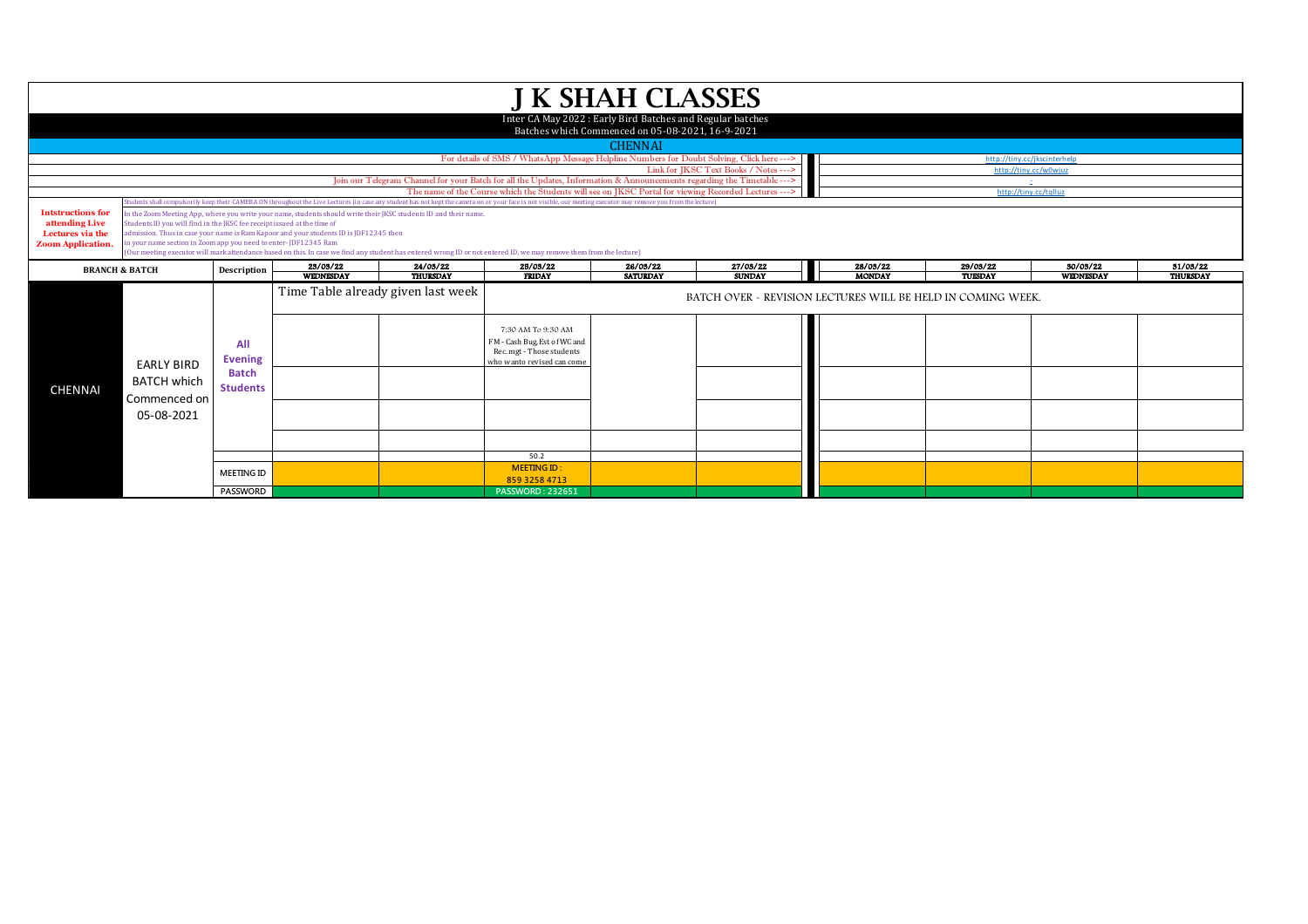| <b>J K SHAH CLASSES</b><br>Inter CA May 2022: Early Bird Batches and Regular batches<br>Batches which Commenced on 05-08-2021, 16-9-2021<br><b>CHENNAI</b><br>For details of SMS / WhatsApp Message Helpline Numbers for Doubt Solving, Click here ---><br>http://tinv.cc/ikscinterhelp<br>Link for JKSC Text Books / Notes ---><br>http://tinv.cc/w0wiuz<br>Join our Telegram Channel for your Batch for all the Updates, Information & Announcements regarding the Timetable ---><br>The name of the Course which the Students will see on JKSC Portal for viewing Recorded Lectures --- ><br>http://tiny.cc/talluz<br>dents shall compulsorily keep their CAMERA ON throughout the Live Lectures (in case any student has not kept the camera on or your face is not visible, our meeting executor may remove you from the lecture)<br><b>Intstructions for</b><br>In the Zoom Meeting App, where you write your name, students should write their JKSC students ID and their name.<br>attending Live<br>Students ID you will find in the JKSC fee receipt issued at the time of<br>Lectures via the<br>admission. Thus in case your name is Ram Kapoor and your students ID is JDF12345 then<br>in your name section in Zoom app you need to enter-JDF12345 Ram<br><b>Zoom Application.</b><br>(Our meeting executor will mark attendance based on this. In case we find any student has entered wrong ID or not entered ID, we may remove them from the lecture)<br>31/03/22<br>26/03/22<br>29/03/22<br>30/03/22<br>23/03/22<br>24/03/22<br>25/03/22<br>27/03/22<br>28/03/22<br><b>BRANCH &amp; BATCH</b><br>Description<br><b>THURSDAY</b><br><b>WEDNESDAY</b><br><b>THURSDAY</b><br><b>FRIDAY</b><br><b>SATURDAY</b><br><b>SUNDAY</b><br><b>MONDAY</b><br>TUESDAY<br>WEDNESDAY<br>Time Table already given last week<br>BATCH OVER - REVISION LECTURES WILL BE HELD IN COMING WEEK.<br><b>All Direct</b><br>7:30 AM To 9:30 AM<br>Entry<br>FM - Cash Bug, Est of WC and<br>Rec. mgt - Those students<br><b>Batch</b><br>who wanto revised can come<br><b>Students</b><br><b>EARLY BIRD</b><br><b>BATCH which</b><br><b>CHENNAI</b><br>Commenced on<br>05-08-2021<br>50.2<br><b>MEETING ID:</b><br><b>MEETING ID</b><br>859 3258 4713<br>PASSWORD<br><b>PASSWORD: 232651</b> |  |  |  |  |  |  |
|------------------------------------------------------------------------------------------------------------------------------------------------------------------------------------------------------------------------------------------------------------------------------------------------------------------------------------------------------------------------------------------------------------------------------------------------------------------------------------------------------------------------------------------------------------------------------------------------------------------------------------------------------------------------------------------------------------------------------------------------------------------------------------------------------------------------------------------------------------------------------------------------------------------------------------------------------------------------------------------------------------------------------------------------------------------------------------------------------------------------------------------------------------------------------------------------------------------------------------------------------------------------------------------------------------------------------------------------------------------------------------------------------------------------------------------------------------------------------------------------------------------------------------------------------------------------------------------------------------------------------------------------------------------------------------------------------------------------------------------------------------------------------------------------------------------------------------------------------------------------------------------------------------------------------------------------------------------------------------------------------------------------------------------------------------------------------------------------------------------------------------------------------------------------------------------------------------------------------------------------------------------------------------|--|--|--|--|--|--|
|                                                                                                                                                                                                                                                                                                                                                                                                                                                                                                                                                                                                                                                                                                                                                                                                                                                                                                                                                                                                                                                                                                                                                                                                                                                                                                                                                                                                                                                                                                                                                                                                                                                                                                                                                                                                                                                                                                                                                                                                                                                                                                                                                                                                                                                                                    |  |  |  |  |  |  |
|                                                                                                                                                                                                                                                                                                                                                                                                                                                                                                                                                                                                                                                                                                                                                                                                                                                                                                                                                                                                                                                                                                                                                                                                                                                                                                                                                                                                                                                                                                                                                                                                                                                                                                                                                                                                                                                                                                                                                                                                                                                                                                                                                                                                                                                                                    |  |  |  |  |  |  |
|                                                                                                                                                                                                                                                                                                                                                                                                                                                                                                                                                                                                                                                                                                                                                                                                                                                                                                                                                                                                                                                                                                                                                                                                                                                                                                                                                                                                                                                                                                                                                                                                                                                                                                                                                                                                                                                                                                                                                                                                                                                                                                                                                                                                                                                                                    |  |  |  |  |  |  |
|                                                                                                                                                                                                                                                                                                                                                                                                                                                                                                                                                                                                                                                                                                                                                                                                                                                                                                                                                                                                                                                                                                                                                                                                                                                                                                                                                                                                                                                                                                                                                                                                                                                                                                                                                                                                                                                                                                                                                                                                                                                                                                                                                                                                                                                                                    |  |  |  |  |  |  |
|                                                                                                                                                                                                                                                                                                                                                                                                                                                                                                                                                                                                                                                                                                                                                                                                                                                                                                                                                                                                                                                                                                                                                                                                                                                                                                                                                                                                                                                                                                                                                                                                                                                                                                                                                                                                                                                                                                                                                                                                                                                                                                                                                                                                                                                                                    |  |  |  |  |  |  |
|                                                                                                                                                                                                                                                                                                                                                                                                                                                                                                                                                                                                                                                                                                                                                                                                                                                                                                                                                                                                                                                                                                                                                                                                                                                                                                                                                                                                                                                                                                                                                                                                                                                                                                                                                                                                                                                                                                                                                                                                                                                                                                                                                                                                                                                                                    |  |  |  |  |  |  |
|                                                                                                                                                                                                                                                                                                                                                                                                                                                                                                                                                                                                                                                                                                                                                                                                                                                                                                                                                                                                                                                                                                                                                                                                                                                                                                                                                                                                                                                                                                                                                                                                                                                                                                                                                                                                                                                                                                                                                                                                                                                                                                                                                                                                                                                                                    |  |  |  |  |  |  |
|                                                                                                                                                                                                                                                                                                                                                                                                                                                                                                                                                                                                                                                                                                                                                                                                                                                                                                                                                                                                                                                                                                                                                                                                                                                                                                                                                                                                                                                                                                                                                                                                                                                                                                                                                                                                                                                                                                                                                                                                                                                                                                                                                                                                                                                                                    |  |  |  |  |  |  |
|                                                                                                                                                                                                                                                                                                                                                                                                                                                                                                                                                                                                                                                                                                                                                                                                                                                                                                                                                                                                                                                                                                                                                                                                                                                                                                                                                                                                                                                                                                                                                                                                                                                                                                                                                                                                                                                                                                                                                                                                                                                                                                                                                                                                                                                                                    |  |  |  |  |  |  |
|                                                                                                                                                                                                                                                                                                                                                                                                                                                                                                                                                                                                                                                                                                                                                                                                                                                                                                                                                                                                                                                                                                                                                                                                                                                                                                                                                                                                                                                                                                                                                                                                                                                                                                                                                                                                                                                                                                                                                                                                                                                                                                                                                                                                                                                                                    |  |  |  |  |  |  |
|                                                                                                                                                                                                                                                                                                                                                                                                                                                                                                                                                                                                                                                                                                                                                                                                                                                                                                                                                                                                                                                                                                                                                                                                                                                                                                                                                                                                                                                                                                                                                                                                                                                                                                                                                                                                                                                                                                                                                                                                                                                                                                                                                                                                                                                                                    |  |  |  |  |  |  |
|                                                                                                                                                                                                                                                                                                                                                                                                                                                                                                                                                                                                                                                                                                                                                                                                                                                                                                                                                                                                                                                                                                                                                                                                                                                                                                                                                                                                                                                                                                                                                                                                                                                                                                                                                                                                                                                                                                                                                                                                                                                                                                                                                                                                                                                                                    |  |  |  |  |  |  |
|                                                                                                                                                                                                                                                                                                                                                                                                                                                                                                                                                                                                                                                                                                                                                                                                                                                                                                                                                                                                                                                                                                                                                                                                                                                                                                                                                                                                                                                                                                                                                                                                                                                                                                                                                                                                                                                                                                                                                                                                                                                                                                                                                                                                                                                                                    |  |  |  |  |  |  |
|                                                                                                                                                                                                                                                                                                                                                                                                                                                                                                                                                                                                                                                                                                                                                                                                                                                                                                                                                                                                                                                                                                                                                                                                                                                                                                                                                                                                                                                                                                                                                                                                                                                                                                                                                                                                                                                                                                                                                                                                                                                                                                                                                                                                                                                                                    |  |  |  |  |  |  |
|                                                                                                                                                                                                                                                                                                                                                                                                                                                                                                                                                                                                                                                                                                                                                                                                                                                                                                                                                                                                                                                                                                                                                                                                                                                                                                                                                                                                                                                                                                                                                                                                                                                                                                                                                                                                                                                                                                                                                                                                                                                                                                                                                                                                                                                                                    |  |  |  |  |  |  |
|                                                                                                                                                                                                                                                                                                                                                                                                                                                                                                                                                                                                                                                                                                                                                                                                                                                                                                                                                                                                                                                                                                                                                                                                                                                                                                                                                                                                                                                                                                                                                                                                                                                                                                                                                                                                                                                                                                                                                                                                                                                                                                                                                                                                                                                                                    |  |  |  |  |  |  |
|                                                                                                                                                                                                                                                                                                                                                                                                                                                                                                                                                                                                                                                                                                                                                                                                                                                                                                                                                                                                                                                                                                                                                                                                                                                                                                                                                                                                                                                                                                                                                                                                                                                                                                                                                                                                                                                                                                                                                                                                                                                                                                                                                                                                                                                                                    |  |  |  |  |  |  |
|                                                                                                                                                                                                                                                                                                                                                                                                                                                                                                                                                                                                                                                                                                                                                                                                                                                                                                                                                                                                                                                                                                                                                                                                                                                                                                                                                                                                                                                                                                                                                                                                                                                                                                                                                                                                                                                                                                                                                                                                                                                                                                                                                                                                                                                                                    |  |  |  |  |  |  |
|                                                                                                                                                                                                                                                                                                                                                                                                                                                                                                                                                                                                                                                                                                                                                                                                                                                                                                                                                                                                                                                                                                                                                                                                                                                                                                                                                                                                                                                                                                                                                                                                                                                                                                                                                                                                                                                                                                                                                                                                                                                                                                                                                                                                                                                                                    |  |  |  |  |  |  |
|                                                                                                                                                                                                                                                                                                                                                                                                                                                                                                                                                                                                                                                                                                                                                                                                                                                                                                                                                                                                                                                                                                                                                                                                                                                                                                                                                                                                                                                                                                                                                                                                                                                                                                                                                                                                                                                                                                                                                                                                                                                                                                                                                                                                                                                                                    |  |  |  |  |  |  |
|                                                                                                                                                                                                                                                                                                                                                                                                                                                                                                                                                                                                                                                                                                                                                                                                                                                                                                                                                                                                                                                                                                                                                                                                                                                                                                                                                                                                                                                                                                                                                                                                                                                                                                                                                                                                                                                                                                                                                                                                                                                                                                                                                                                                                                                                                    |  |  |  |  |  |  |
|                                                                                                                                                                                                                                                                                                                                                                                                                                                                                                                                                                                                                                                                                                                                                                                                                                                                                                                                                                                                                                                                                                                                                                                                                                                                                                                                                                                                                                                                                                                                                                                                                                                                                                                                                                                                                                                                                                                                                                                                                                                                                                                                                                                                                                                                                    |  |  |  |  |  |  |
|                                                                                                                                                                                                                                                                                                                                                                                                                                                                                                                                                                                                                                                                                                                                                                                                                                                                                                                                                                                                                                                                                                                                                                                                                                                                                                                                                                                                                                                                                                                                                                                                                                                                                                                                                                                                                                                                                                                                                                                                                                                                                                                                                                                                                                                                                    |  |  |  |  |  |  |
|                                                                                                                                                                                                                                                                                                                                                                                                                                                                                                                                                                                                                                                                                                                                                                                                                                                                                                                                                                                                                                                                                                                                                                                                                                                                                                                                                                                                                                                                                                                                                                                                                                                                                                                                                                                                                                                                                                                                                                                                                                                                                                                                                                                                                                                                                    |  |  |  |  |  |  |
|                                                                                                                                                                                                                                                                                                                                                                                                                                                                                                                                                                                                                                                                                                                                                                                                                                                                                                                                                                                                                                                                                                                                                                                                                                                                                                                                                                                                                                                                                                                                                                                                                                                                                                                                                                                                                                                                                                                                                                                                                                                                                                                                                                                                                                                                                    |  |  |  |  |  |  |
|                                                                                                                                                                                                                                                                                                                                                                                                                                                                                                                                                                                                                                                                                                                                                                                                                                                                                                                                                                                                                                                                                                                                                                                                                                                                                                                                                                                                                                                                                                                                                                                                                                                                                                                                                                                                                                                                                                                                                                                                                                                                                                                                                                                                                                                                                    |  |  |  |  |  |  |
|                                                                                                                                                                                                                                                                                                                                                                                                                                                                                                                                                                                                                                                                                                                                                                                                                                                                                                                                                                                                                                                                                                                                                                                                                                                                                                                                                                                                                                                                                                                                                                                                                                                                                                                                                                                                                                                                                                                                                                                                                                                                                                                                                                                                                                                                                    |  |  |  |  |  |  |
|                                                                                                                                                                                                                                                                                                                                                                                                                                                                                                                                                                                                                                                                                                                                                                                                                                                                                                                                                                                                                                                                                                                                                                                                                                                                                                                                                                                                                                                                                                                                                                                                                                                                                                                                                                                                                                                                                                                                                                                                                                                                                                                                                                                                                                                                                    |  |  |  |  |  |  |
|                                                                                                                                                                                                                                                                                                                                                                                                                                                                                                                                                                                                                                                                                                                                                                                                                                                                                                                                                                                                                                                                                                                                                                                                                                                                                                                                                                                                                                                                                                                                                                                                                                                                                                                                                                                                                                                                                                                                                                                                                                                                                                                                                                                                                                                                                    |  |  |  |  |  |  |
|                                                                                                                                                                                                                                                                                                                                                                                                                                                                                                                                                                                                                                                                                                                                                                                                                                                                                                                                                                                                                                                                                                                                                                                                                                                                                                                                                                                                                                                                                                                                                                                                                                                                                                                                                                                                                                                                                                                                                                                                                                                                                                                                                                                                                                                                                    |  |  |  |  |  |  |
|                                                                                                                                                                                                                                                                                                                                                                                                                                                                                                                                                                                                                                                                                                                                                                                                                                                                                                                                                                                                                                                                                                                                                                                                                                                                                                                                                                                                                                                                                                                                                                                                                                                                                                                                                                                                                                                                                                                                                                                                                                                                                                                                                                                                                                                                                    |  |  |  |  |  |  |
|                                                                                                                                                                                                                                                                                                                                                                                                                                                                                                                                                                                                                                                                                                                                                                                                                                                                                                                                                                                                                                                                                                                                                                                                                                                                                                                                                                                                                                                                                                                                                                                                                                                                                                                                                                                                                                                                                                                                                                                                                                                                                                                                                                                                                                                                                    |  |  |  |  |  |  |
|                                                                                                                                                                                                                                                                                                                                                                                                                                                                                                                                                                                                                                                                                                                                                                                                                                                                                                                                                                                                                                                                                                                                                                                                                                                                                                                                                                                                                                                                                                                                                                                                                                                                                                                                                                                                                                                                                                                                                                                                                                                                                                                                                                                                                                                                                    |  |  |  |  |  |  |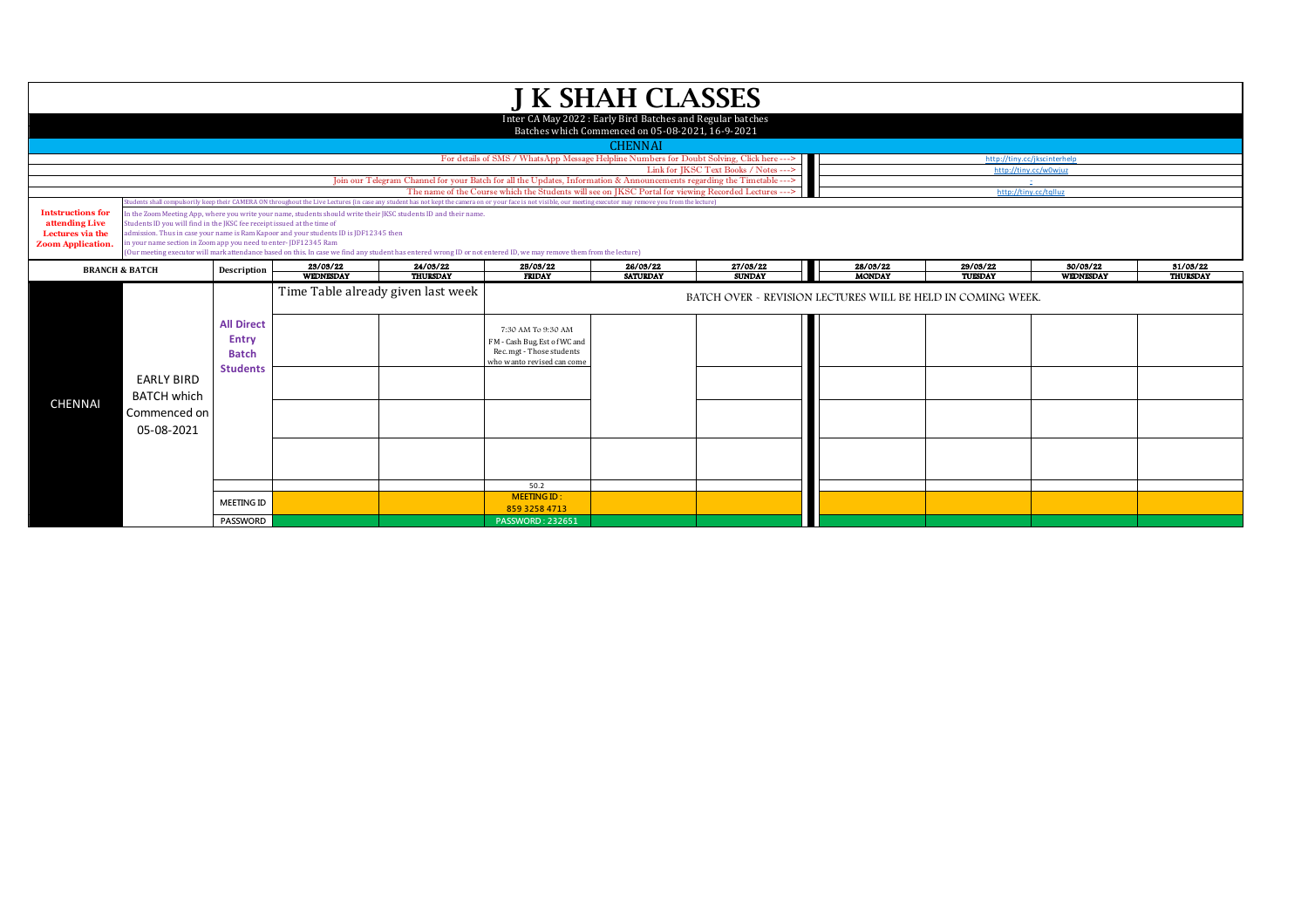|                                    |                                                                                                                                                                                                                                                                                                                                                                                                                                                                                                                                                                                                                                                                                                                                                                                                                                                                                                                                                                                                                                                                                                             |                               |          |                                                                                                       | <b>J K SHAH CLASSES</b>                          |                                                             |               |          |                              |                 |
|------------------------------------|-------------------------------------------------------------------------------------------------------------------------------------------------------------------------------------------------------------------------------------------------------------------------------------------------------------------------------------------------------------------------------------------------------------------------------------------------------------------------------------------------------------------------------------------------------------------------------------------------------------------------------------------------------------------------------------------------------------------------------------------------------------------------------------------------------------------------------------------------------------------------------------------------------------------------------------------------------------------------------------------------------------------------------------------------------------------------------------------------------------|-------------------------------|----------|-------------------------------------------------------------------------------------------------------|--------------------------------------------------|-------------------------------------------------------------|---------------|----------|------------------------------|-----------------|
|                                    |                                                                                                                                                                                                                                                                                                                                                                                                                                                                                                                                                                                                                                                                                                                                                                                                                                                                                                                                                                                                                                                                                                             |                               |          |                                                                                                       |                                                  |                                                             |               |          |                              |                 |
|                                    |                                                                                                                                                                                                                                                                                                                                                                                                                                                                                                                                                                                                                                                                                                                                                                                                                                                                                                                                                                                                                                                                                                             |                               |          | Inter CA May 2022: Early Bird Batches and Regular batches                                             | Batches which Commenced on 05-08-2021, 16-9-2021 |                                                             |               |          |                              |                 |
|                                    |                                                                                                                                                                                                                                                                                                                                                                                                                                                                                                                                                                                                                                                                                                                                                                                                                                                                                                                                                                                                                                                                                                             |                               |          |                                                                                                       | <b>CHENNAI</b>                                   |                                                             |               |          |                              |                 |
|                                    |                                                                                                                                                                                                                                                                                                                                                                                                                                                                                                                                                                                                                                                                                                                                                                                                                                                                                                                                                                                                                                                                                                             |                               |          | For details of SMS / WhatsApp Message Helpline Numbers for Doubt Solving, Click here --->             |                                                  |                                                             |               |          | http://tinv.cc/ikscinterhelp |                 |
|                                    |                                                                                                                                                                                                                                                                                                                                                                                                                                                                                                                                                                                                                                                                                                                                                                                                                                                                                                                                                                                                                                                                                                             |                               |          |                                                                                                       |                                                  | Link for JKSC Text Books / Notes --->                       |               |          | http://tiny.cc/w0wjuz        |                 |
|                                    |                                                                                                                                                                                                                                                                                                                                                                                                                                                                                                                                                                                                                                                                                                                                                                                                                                                                                                                                                                                                                                                                                                             |                               |          |                                                                                                       |                                                  |                                                             |               |          |                              |                 |
|                                    |                                                                                                                                                                                                                                                                                                                                                                                                                                                                                                                                                                                                                                                                                                                                                                                                                                                                                                                                                                                                                                                                                                             |                               |          | The name of the Course which the Students will see on JKSC Portal for viewing Recorded Lectures --- > |                                                  |                                                             |               |          | http://tinv.cc/talluz        |                 |
|                                    |                                                                                                                                                                                                                                                                                                                                                                                                                                                                                                                                                                                                                                                                                                                                                                                                                                                                                                                                                                                                                                                                                                             |                               |          |                                                                                                       |                                                  |                                                             |               |          |                              |                 |
| <b>Intstructions for</b>           |                                                                                                                                                                                                                                                                                                                                                                                                                                                                                                                                                                                                                                                                                                                                                                                                                                                                                                                                                                                                                                                                                                             |                               |          |                                                                                                       |                                                  |                                                             |               |          |                              |                 |
| attending Live<br>Lectures via the |                                                                                                                                                                                                                                                                                                                                                                                                                                                                                                                                                                                                                                                                                                                                                                                                                                                                                                                                                                                                                                                                                                             |                               |          |                                                                                                       |                                                  |                                                             |               |          |                              |                 |
| <b>Zoom Application.</b>           |                                                                                                                                                                                                                                                                                                                                                                                                                                                                                                                                                                                                                                                                                                                                                                                                                                                                                                                                                                                                                                                                                                             |                               |          |                                                                                                       |                                                  |                                                             |               |          |                              |                 |
|                                    |                                                                                                                                                                                                                                                                                                                                                                                                                                                                                                                                                                                                                                                                                                                                                                                                                                                                                                                                                                                                                                                                                                             |                               |          |                                                                                                       |                                                  |                                                             |               |          |                              |                 |
|                                    | Join our Telegram Channel for your Batch for all the Updates, Information & Announcements regarding the Timetable ---><br>udents shall compulsorily keep their CAMERA ON throughout the Live Lectures (in case any student has not kept the camera on or your face is not visible, our meeting executor may remove you from the lecture)<br>n the Zoom Meeting App, where you write your name, students should write their JKSC students ID and their name.<br>Students ID you will find in the JKSC fee receipt issued at the time of<br>admission. Thus in case your name is Ram Kapoor and your students ID is JDF12345 then<br>n your name section in Zoom app you need to enter-JDF12345 Ram<br>(Our meeting executor will mark attendance based on this. In case we find any student has entered wrong ID or not entered ID, we may remove them from the lecture)<br>23/03/22<br>24/03/22<br>Description<br>WEDNESDAY<br><b>THURSDAY</b><br>Time Table already given last week<br>All<br><b>Morning</b><br><b>EARLY BIRD</b><br><b>Batch</b><br><b>BATCH which</b><br><b>Students</b><br>Commenced on | 25/03/22                      | 26/03/22 | 27/03/22                                                                                              | 28/03/22                                         | 29/03/22                                                    | 30/03/22      | 31/03/22 |                              |                 |
|                                    |                                                                                                                                                                                                                                                                                                                                                                                                                                                                                                                                                                                                                                                                                                                                                                                                                                                                                                                                                                                                                                                                                                             |                               |          | <b>FRIDAY</b>                                                                                         | <b>SATURDAY</b>                                  | <b>SUNDAY</b>                                               | <b>MONDAY</b> | TUESDAY  | <b>WEDNESDAY</b>             | <b>THURSDAY</b> |
|                                    |                                                                                                                                                                                                                                                                                                                                                                                                                                                                                                                                                                                                                                                                                                                                                                                                                                                                                                                                                                                                                                                                                                             |                               |          |                                                                                                       |                                                  |                                                             |               |          |                              |                 |
|                                    |                                                                                                                                                                                                                                                                                                                                                                                                                                                                                                                                                                                                                                                                                                                                                                                                                                                                                                                                                                                                                                                                                                             |                               |          |                                                                                                       |                                                  |                                                             |               |          |                              |                 |
|                                    | <b>BRANCH &amp; BATCH</b>                                                                                                                                                                                                                                                                                                                                                                                                                                                                                                                                                                                                                                                                                                                                                                                                                                                                                                                                                                                                                                                                                   |                               |          |                                                                                                       |                                                  | BATCH OVER - REVISION LECTURES WILL BE HELD IN COMING WEEK. |               |          |                              |                 |
|                                    |                                                                                                                                                                                                                                                                                                                                                                                                                                                                                                                                                                                                                                                                                                                                                                                                                                                                                                                                                                                                                                                                                                             |                               |          |                                                                                                       |                                                  |                                                             |               |          |                              |                 |
|                                    |                                                                                                                                                                                                                                                                                                                                                                                                                                                                                                                                                                                                                                                                                                                                                                                                                                                                                                                                                                                                                                                                                                             |                               |          | 7:30 AM To 9:30 AM                                                                                    |                                                  |                                                             |               |          |                              |                 |
|                                    |                                                                                                                                                                                                                                                                                                                                                                                                                                                                                                                                                                                                                                                                                                                                                                                                                                                                                                                                                                                                                                                                                                             |                               |          | FM - Cash Bug, Est of WC and                                                                          |                                                  |                                                             |               |          |                              |                 |
|                                    |                                                                                                                                                                                                                                                                                                                                                                                                                                                                                                                                                                                                                                                                                                                                                                                                                                                                                                                                                                                                                                                                                                             |                               |          | Rec. mgt - Those students                                                                             |                                                  |                                                             |               |          |                              |                 |
|                                    |                                                                                                                                                                                                                                                                                                                                                                                                                                                                                                                                                                                                                                                                                                                                                                                                                                                                                                                                                                                                                                                                                                             |                               |          | who wanto revised can come                                                                            |                                                  |                                                             |               |          |                              |                 |
|                                    |                                                                                                                                                                                                                                                                                                                                                                                                                                                                                                                                                                                                                                                                                                                                                                                                                                                                                                                                                                                                                                                                                                             |                               |          |                                                                                                       |                                                  |                                                             |               |          |                              |                 |
|                                    |                                                                                                                                                                                                                                                                                                                                                                                                                                                                                                                                                                                                                                                                                                                                                                                                                                                                                                                                                                                                                                                                                                             |                               |          |                                                                                                       |                                                  |                                                             |               |          |                              |                 |
| <b>CHENNAI</b>                     |                                                                                                                                                                                                                                                                                                                                                                                                                                                                                                                                                                                                                                                                                                                                                                                                                                                                                                                                                                                                                                                                                                             |                               |          |                                                                                                       |                                                  |                                                             |               |          |                              |                 |
|                                    |                                                                                                                                                                                                                                                                                                                                                                                                                                                                                                                                                                                                                                                                                                                                                                                                                                                                                                                                                                                                                                                                                                             |                               |          |                                                                                                       |                                                  |                                                             |               |          |                              |                 |
|                                    | 17-08-2021                                                                                                                                                                                                                                                                                                                                                                                                                                                                                                                                                                                                                                                                                                                                                                                                                                                                                                                                                                                                                                                                                                  |                               |          |                                                                                                       |                                                  |                                                             |               |          |                              |                 |
|                                    |                                                                                                                                                                                                                                                                                                                                                                                                                                                                                                                                                                                                                                                                                                                                                                                                                                                                                                                                                                                                                                                                                                             |                               |          |                                                                                                       |                                                  |                                                             |               |          |                              |                 |
|                                    |                                                                                                                                                                                                                                                                                                                                                                                                                                                                                                                                                                                                                                                                                                                                                                                                                                                                                                                                                                                                                                                                                                             |                               |          |                                                                                                       |                                                  |                                                             |               |          |                              |                 |
|                                    |                                                                                                                                                                                                                                                                                                                                                                                                                                                                                                                                                                                                                                                                                                                                                                                                                                                                                                                                                                                                                                                                                                             |                               |          | 50.2                                                                                                  |                                                  |                                                             |               |          |                              |                 |
|                                    |                                                                                                                                                                                                                                                                                                                                                                                                                                                                                                                                                                                                                                                                                                                                                                                                                                                                                                                                                                                                                                                                                                             |                               |          | <b>MEETING ID:</b>                                                                                    |                                                  |                                                             |               |          |                              |                 |
|                                    |                                                                                                                                                                                                                                                                                                                                                                                                                                                                                                                                                                                                                                                                                                                                                                                                                                                                                                                                                                                                                                                                                                             | <b>MEETING ID</b><br>PASSWORD |          | 859 3258 4713<br><b>PASSWORD: 232651</b>                                                              |                                                  |                                                             |               |          |                              |                 |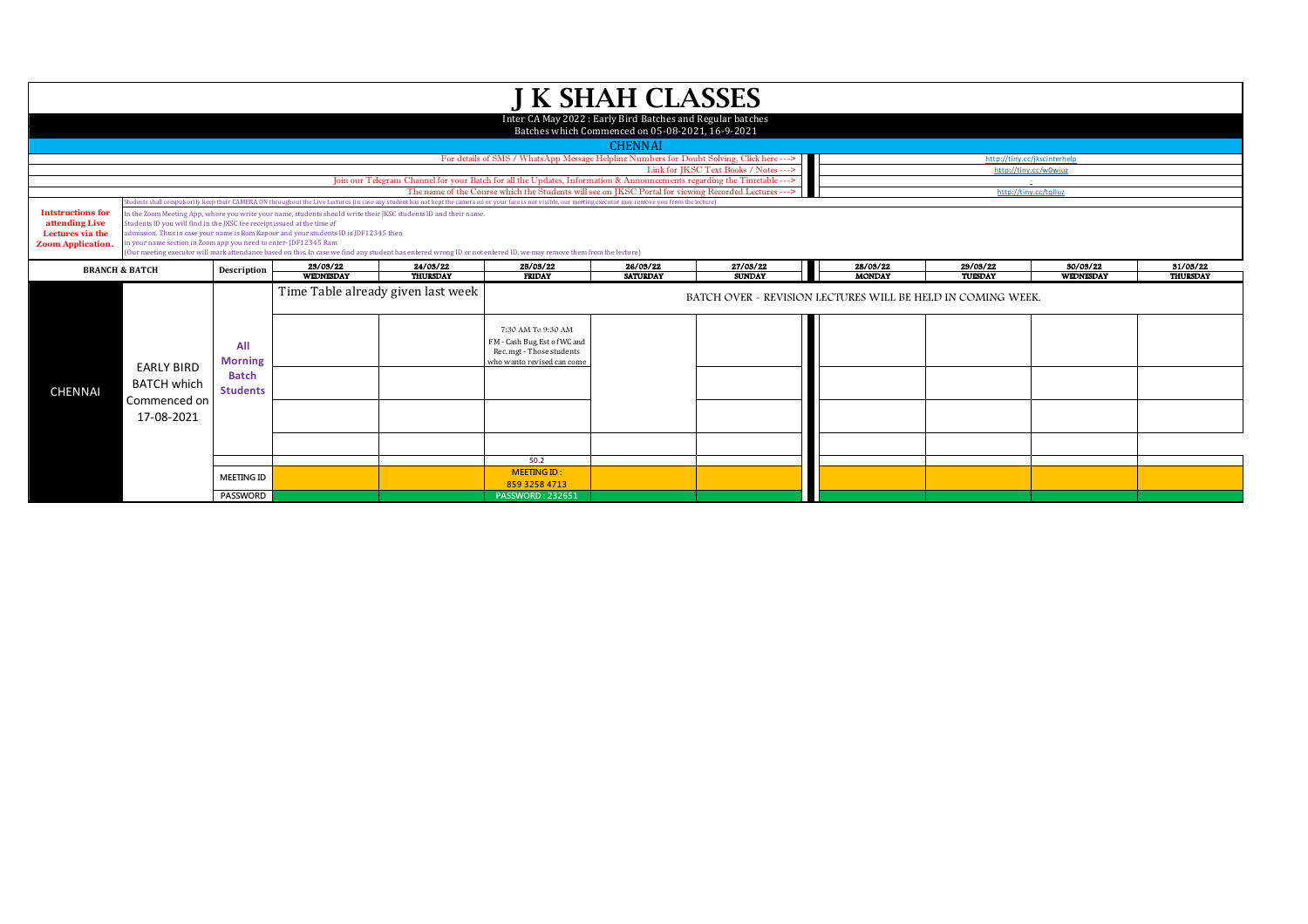|                                              |                                                                         |                                 |                                                                                       |                                                                                                                 |                                                                                                                                                                                                                                | <b>J K SHAH CLASSES</b>                          |                                       |               |                                                             |                              |          |
|----------------------------------------------|-------------------------------------------------------------------------|---------------------------------|---------------------------------------------------------------------------------------|-----------------------------------------------------------------------------------------------------------------|--------------------------------------------------------------------------------------------------------------------------------------------------------------------------------------------------------------------------------|--------------------------------------------------|---------------------------------------|---------------|-------------------------------------------------------------|------------------------------|----------|
|                                              |                                                                         |                                 |                                                                                       |                                                                                                                 | Inter CA May 2022: Early Bird Batches and Regular batches                                                                                                                                                                      |                                                  |                                       |               |                                                             |                              |          |
|                                              |                                                                         |                                 |                                                                                       |                                                                                                                 |                                                                                                                                                                                                                                | Batches which Commenced on 05-08-2021, 16-9-2021 |                                       |               |                                                             |                              |          |
|                                              |                                                                         |                                 |                                                                                       |                                                                                                                 |                                                                                                                                                                                                                                | <b>CHENNAI</b>                                   |                                       |               |                                                             |                              |          |
|                                              |                                                                         |                                 |                                                                                       |                                                                                                                 | For details of SMS / WhatsApp Message Helpline Numbers for Doubt Solving, Click here --->                                                                                                                                      |                                                  |                                       |               |                                                             | http://tiny.cc/jkscinterhelp |          |
|                                              |                                                                         |                                 |                                                                                       |                                                                                                                 |                                                                                                                                                                                                                                |                                                  | Link for JKSC Text Books / Notes ---> |               |                                                             | http://tiny.cc/w0wjuz        |          |
|                                              |                                                                         |                                 |                                                                                       |                                                                                                                 | Join our Telegram Channel for your Batch for all the Updates, Information & Announcements regarding the Timetable ---><br>The name of the Course which the Students will see on JKSC Portal for viewing Recorded Lectures ---> |                                                  |                                       |               |                                                             | http://tiny.cc/talluz        |          |
|                                              |                                                                         |                                 |                                                                                       |                                                                                                                 | tudents shall compulsorily keep their CAMERA ON throughout the Live Lectures (in case any student has not kept the camera on or your face is not visible, our meeting executor may remove you from the lecture)                |                                                  |                                       |               |                                                             |                              |          |
| <b>Intstructions for</b>                     |                                                                         |                                 |                                                                                       | n the Zoom Meeting App, where you write your name, students should write their JKSC students ID and their name. |                                                                                                                                                                                                                                |                                                  |                                       |               |                                                             |                              |          |
| attending Live                               | Students ID you will find in the JKSC fee receipt issued at the time of |                                 |                                                                                       |                                                                                                                 |                                                                                                                                                                                                                                |                                                  |                                       |               |                                                             |                              |          |
| Lectures via the<br><b>Zoom Application.</b> | n your name section in Zoom app you need to enter-JDF12345 Ram          |                                 | admission. Thus in case your name is Ram Kapoor and your students ID is JDF12345 then |                                                                                                                 |                                                                                                                                                                                                                                |                                                  |                                       |               |                                                             |                              |          |
|                                              |                                                                         |                                 |                                                                                       |                                                                                                                 | (Our meeting executor will mark attendance based on this. In case we find any student has entered wrong ID or not entered ID, we may remove them from the lecture)                                                             |                                                  |                                       |               |                                                             |                              |          |
|                                              | <b>BRANCH &amp; BATCH</b>                                               | Description                     | 23/03/22                                                                              | 24/03/22                                                                                                        | 25/03/22                                                                                                                                                                                                                       | 26/03/22                                         | 27/03/22                              | 28/03/22      | 29/03/22                                                    | 30/03/22                     | 31/03/22 |
|                                              |                                                                         |                                 | WEDNESDAY                                                                             | <b>THURSDAY</b>                                                                                                 | <b>FRIDAY</b>                                                                                                                                                                                                                  | <b>SATURDAY</b>                                  | <b>SUNDAY</b>                         | <b>MONDAY</b> | TUESDAY                                                     | WEDNESDAY                    | THURSDAY |
|                                              |                                                                         |                                 |                                                                                       | Time Table already given last week                                                                              |                                                                                                                                                                                                                                |                                                  |                                       |               | BATCH OVER - REVISION LECTURES WILL BE HELD IN COMING WEEK. |                              |          |
|                                              | <b>EARLY BIRD</b>                                                       | All<br><b>Evening</b>           |                                                                                       |                                                                                                                 | 7:30 AM To 9:30 AM<br>FM - Cash Bug, Est of WC and<br>Rec. mgt - Those students<br>who wanto revised can come                                                                                                                  |                                                  |                                       |               |                                                             |                              |          |
| <b>CHENNAI</b>                               | <b>BATCH which</b><br>Commenced on                                      | <b>Batch</b><br><b>Students</b> |                                                                                       |                                                                                                                 |                                                                                                                                                                                                                                |                                                  |                                       |               |                                                             |                              |          |
|                                              | 17-08-2021                                                              |                                 |                                                                                       |                                                                                                                 |                                                                                                                                                                                                                                |                                                  |                                       |               |                                                             |                              |          |
|                                              |                                                                         |                                 |                                                                                       |                                                                                                                 |                                                                                                                                                                                                                                |                                                  |                                       |               |                                                             |                              |          |
|                                              |                                                                         |                                 |                                                                                       |                                                                                                                 | 50.2                                                                                                                                                                                                                           |                                                  |                                       |               |                                                             |                              |          |
|                                              |                                                                         | <b>MEETING ID</b>               |                                                                                       |                                                                                                                 | <b>MEETING ID:</b><br>859 3258 4713                                                                                                                                                                                            |                                                  |                                       |               |                                                             |                              |          |
|                                              |                                                                         | <b>PASSWORD</b>                 |                                                                                       |                                                                                                                 | <b>PASSWORD: 232651</b>                                                                                                                                                                                                        |                                                  |                                       |               |                                                             |                              |          |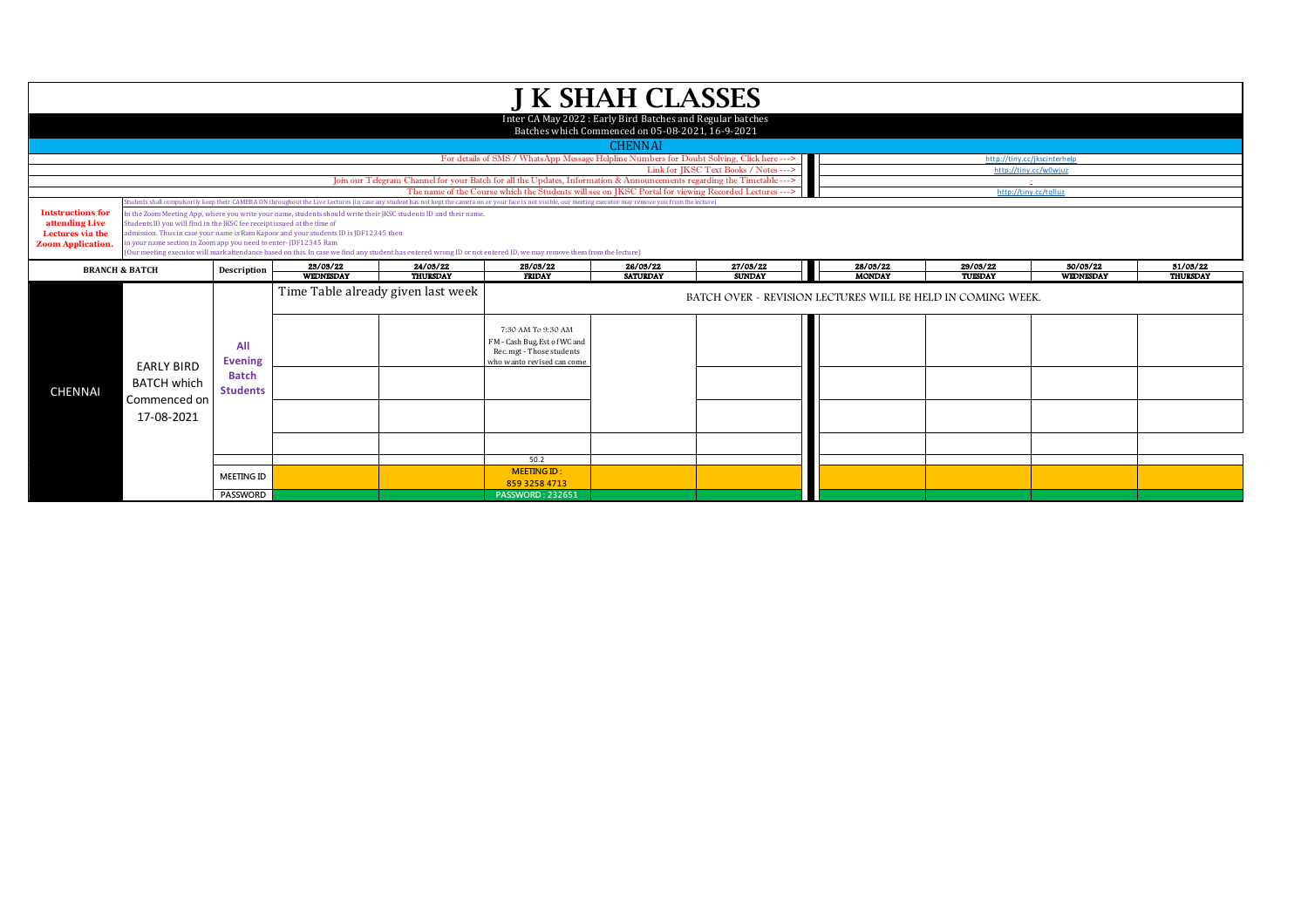|                                                                                            |                                                                                                                                            |                                                          |                                                                                       |                                                                                                                                                                                                                                                                                        |                                         | <b>J K SHAH CLASSES</b>                                                                                                                                                                                                         |                                       |                           |                     |                              |                             |
|--------------------------------------------------------------------------------------------|--------------------------------------------------------------------------------------------------------------------------------------------|----------------------------------------------------------|---------------------------------------------------------------------------------------|----------------------------------------------------------------------------------------------------------------------------------------------------------------------------------------------------------------------------------------------------------------------------------------|-----------------------------------------|---------------------------------------------------------------------------------------------------------------------------------------------------------------------------------------------------------------------------------|---------------------------------------|---------------------------|---------------------|------------------------------|-----------------------------|
|                                                                                            |                                                                                                                                            |                                                          |                                                                                       |                                                                                                                                                                                                                                                                                        |                                         | Inter CA May 2022: Early Bird Batches and Regular batches<br>Batches which Commenced on 05-08-2021, 16-9-2021                                                                                                                   |                                       |                           |                     |                              |                             |
|                                                                                            |                                                                                                                                            |                                                          |                                                                                       |                                                                                                                                                                                                                                                                                        |                                         | <b>CHENNAI</b>                                                                                                                                                                                                                  |                                       |                           |                     |                              |                             |
|                                                                                            |                                                                                                                                            |                                                          |                                                                                       |                                                                                                                                                                                                                                                                                        |                                         | For details of SMS / WhatsApp Message Helpline Numbers for Doubt Solving, Click here --->                                                                                                                                       |                                       |                           |                     | http://tiny.cc/jkscinterhelp |                             |
|                                                                                            |                                                                                                                                            |                                                          |                                                                                       |                                                                                                                                                                                                                                                                                        |                                         | Join our Telegram Channel for your Batch for all the Updates, Information & Announcements regarding the Timetable --->                                                                                                          | Link for JKSC Text Books / Notes ---> |                           |                     | http://tiny.cc/w0wjuz        |                             |
|                                                                                            |                                                                                                                                            |                                                          |                                                                                       |                                                                                                                                                                                                                                                                                        |                                         | The name of the Course which the Students will see on JKSC Portal for viewing Recorded Lectures --- >                                                                                                                           |                                       |                           |                     | http://tiny.cc/tqlluz        |                             |
|                                                                                            |                                                                                                                                            |                                                          |                                                                                       |                                                                                                                                                                                                                                                                                        |                                         | tudents shall compulsorily keep their CAMERA ON throughout the Live Lectures (in case any student has not kept the camera on or your face is not yisible, our meeting executor may remove you from the lecture)                 |                                       |                           |                     |                              |                             |
| <b>Intstructions for</b><br>attending Live<br>Lectures via the<br><b>Zoom Application.</b> | Students ID you will find in the JKSC fee receipt issued at the time of<br>in your name section in Zoom app you need to enter-JDF12345 Ram |                                                          | admission. Thus in case your name is Ram Kapoor and your students ID is JDF12345 then | In the Zoom Meeting App, where you write your name, students should write their JKSC students ID and their name.<br>(Our meeting executor will mark attendance based on this. In case we find any student has entered wrong ID or not entered ID, we may remove them from the lecture) |                                         |                                                                                                                                                                                                                                 |                                       |                           |                     |                              |                             |
| <b>BRANCH &amp; BATCH</b>                                                                  |                                                                                                                                            | Description                                              | 23/03/22<br>WEDNESDAY                                                                 | 24/03/22<br>THURSDAY                                                                                                                                                                                                                                                                   | 25/03/22<br><b>FRIDAY</b>               | 26/03/22<br><b>SATURDAY</b>                                                                                                                                                                                                     | 27/03/22<br><b>SUNDAY</b>             | 28/03/22<br><b>MONDAY</b> | 29/03/22<br>TUESDAY | 30/03/22<br><b>WEDNESDAY</b> | 31/03/22<br><b>THURSDAY</b> |
| <b>CHENNAI</b>                                                                             | REGULAR<br><b>BATCH which</b><br>Commenced on<br>16-09-2021                                                                                | All<br><b>Morning</b><br><b>Batch</b><br><b>Students</b> |                                                                                       | Time Table already given last week                                                                                                                                                                                                                                                     | 7:30 AM To 9:30 AM<br><b>FM</b><br>50.2 | <b>Batch over, Revision lecture</b><br>for Audit, Law, Costing & Eco<br>will be held in coming weeks<br>after few days - the details for<br>the same will be shared via TT<br>and the TT will be posted in<br>telegram channel. |                                       |                           |                     |                              |                             |
|                                                                                            |                                                                                                                                            |                                                          |                                                                                       |                                                                                                                                                                                                                                                                                        | <b>MEETING ID:</b>                      |                                                                                                                                                                                                                                 |                                       |                           |                     |                              |                             |
|                                                                                            |                                                                                                                                            | <b>MEETING ID</b>                                        |                                                                                       |                                                                                                                                                                                                                                                                                        | 859 3258 4713                           |                                                                                                                                                                                                                                 |                                       |                           |                     |                              |                             |
|                                                                                            |                                                                                                                                            | <b>PASSWORD</b>                                          |                                                                                       |                                                                                                                                                                                                                                                                                        | <b>PASSWORD: 232651</b>                 |                                                                                                                                                                                                                                 |                                       |                           |                     |                              |                             |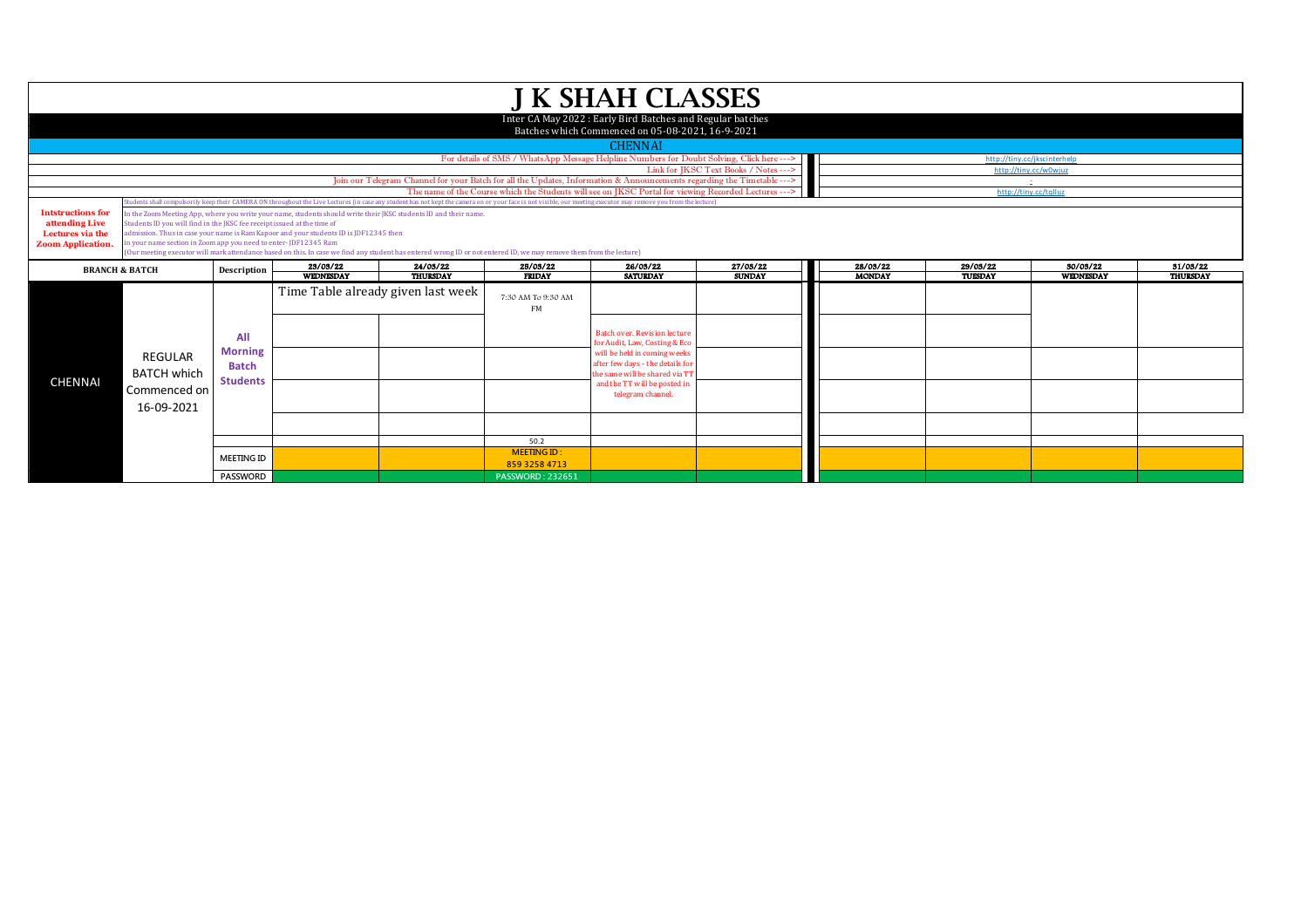|                                                                                            |                                                                                                                                            |                                                          |                                                                                       |                                                                                                                                                                                                                                                                                        |                                         | <b>J K SHAH CLASSES</b>                                                                                                                                                                                                         |                                       |                           |                     |                              |                             |
|--------------------------------------------------------------------------------------------|--------------------------------------------------------------------------------------------------------------------------------------------|----------------------------------------------------------|---------------------------------------------------------------------------------------|----------------------------------------------------------------------------------------------------------------------------------------------------------------------------------------------------------------------------------------------------------------------------------------|-----------------------------------------|---------------------------------------------------------------------------------------------------------------------------------------------------------------------------------------------------------------------------------|---------------------------------------|---------------------------|---------------------|------------------------------|-----------------------------|
|                                                                                            |                                                                                                                                            |                                                          |                                                                                       |                                                                                                                                                                                                                                                                                        |                                         | Inter CA May 2022: Early Bird Batches and Regular batches<br>Batches which Commenced on 05-08-2021, 16-9-2021                                                                                                                   |                                       |                           |                     |                              |                             |
|                                                                                            |                                                                                                                                            |                                                          |                                                                                       |                                                                                                                                                                                                                                                                                        |                                         | <b>CHENNAI</b>                                                                                                                                                                                                                  |                                       |                           |                     |                              |                             |
|                                                                                            |                                                                                                                                            |                                                          |                                                                                       |                                                                                                                                                                                                                                                                                        |                                         | For details of SMS / WhatsApp Message Helpline Numbers for Doubt Solving, Click here --->                                                                                                                                       |                                       |                           |                     | http://tiny.cc/jkscinterhelp |                             |
|                                                                                            |                                                                                                                                            |                                                          |                                                                                       |                                                                                                                                                                                                                                                                                        |                                         | Join our Telegram Channel for your Batch for all the Updates, Information & Announcements regarding the Timetable --->                                                                                                          | Link for JKSC Text Books / Notes ---> |                           |                     | http://tiny.cc/w0wjuz        |                             |
|                                                                                            |                                                                                                                                            |                                                          |                                                                                       |                                                                                                                                                                                                                                                                                        |                                         | The name of the Course which the Students will see on JKSC Portal for viewing Recorded Lectures --- >                                                                                                                           |                                       |                           |                     | http://tiny.cc/tqlluz        |                             |
|                                                                                            |                                                                                                                                            |                                                          |                                                                                       |                                                                                                                                                                                                                                                                                        |                                         | tudents shall compulsorily keep their CAMERA ON throughout the Live Lectures (in case any student has not kept the camera on or your face is not yisible, our meeting executor may remove you from the lecture)                 |                                       |                           |                     |                              |                             |
| <b>Intstructions for</b><br>attending Live<br>Lectures via the<br><b>Zoom Application.</b> | Students ID you will find in the JKSC fee receipt issued at the time of<br>in your name section in Zoom app you need to enter-JDF12345 Ram |                                                          | admission. Thus in case your name is Ram Kapoor and your students ID is JDF12345 then | In the Zoom Meeting App, where you write your name, students should write their JKSC students ID and their name.<br>(Our meeting executor will mark attendance based on this. In case we find any student has entered wrong ID or not entered ID, we may remove them from the lecture) |                                         |                                                                                                                                                                                                                                 |                                       |                           |                     |                              |                             |
| <b>BRANCH &amp; BATCH</b>                                                                  |                                                                                                                                            | Description                                              | 23/03/22<br>WEDNESDAY                                                                 | 24/03/22<br>THURSDAY                                                                                                                                                                                                                                                                   | 25/03/22<br><b>FRIDAY</b>               | 26/03/22<br><b>SATURDAY</b>                                                                                                                                                                                                     | 27/03/22<br><b>SUNDAY</b>             | 28/03/22<br><b>MONDAY</b> | 29/03/22<br>TUESDAY | 30/03/22<br><b>WEDNESDAY</b> | 31/03/22<br><b>THURSDAY</b> |
| <b>CHENNAI</b>                                                                             | REGULAR<br><b>BATCH which</b><br>Commenced on<br>16-09-2021                                                                                | All<br><b>Evening</b><br><b>Batch</b><br><b>Students</b> |                                                                                       | Time Table already given last week                                                                                                                                                                                                                                                     | 7:30 AM To 9:30 AM<br><b>FM</b><br>50.2 | <b>Batch over, Revision lecture</b><br>for Audit, Law, Costing & Eco<br>will be held in coming weeks<br>after few days - the details for<br>the same will be shared via TT<br>and the TT will be posted in<br>telegram channel. |                                       |                           |                     |                              |                             |
|                                                                                            |                                                                                                                                            |                                                          |                                                                                       |                                                                                                                                                                                                                                                                                        | <b>MEETING ID:</b>                      |                                                                                                                                                                                                                                 |                                       |                           |                     |                              |                             |
|                                                                                            |                                                                                                                                            | <b>MEETING ID</b>                                        |                                                                                       |                                                                                                                                                                                                                                                                                        | 859 3258 4713                           |                                                                                                                                                                                                                                 |                                       |                           |                     |                              |                             |
|                                                                                            |                                                                                                                                            | <b>PASSWORD</b>                                          |                                                                                       |                                                                                                                                                                                                                                                                                        | <b>PASSWORD: 232651</b>                 |                                                                                                                                                                                                                                 |                                       |                           |                     |                              |                             |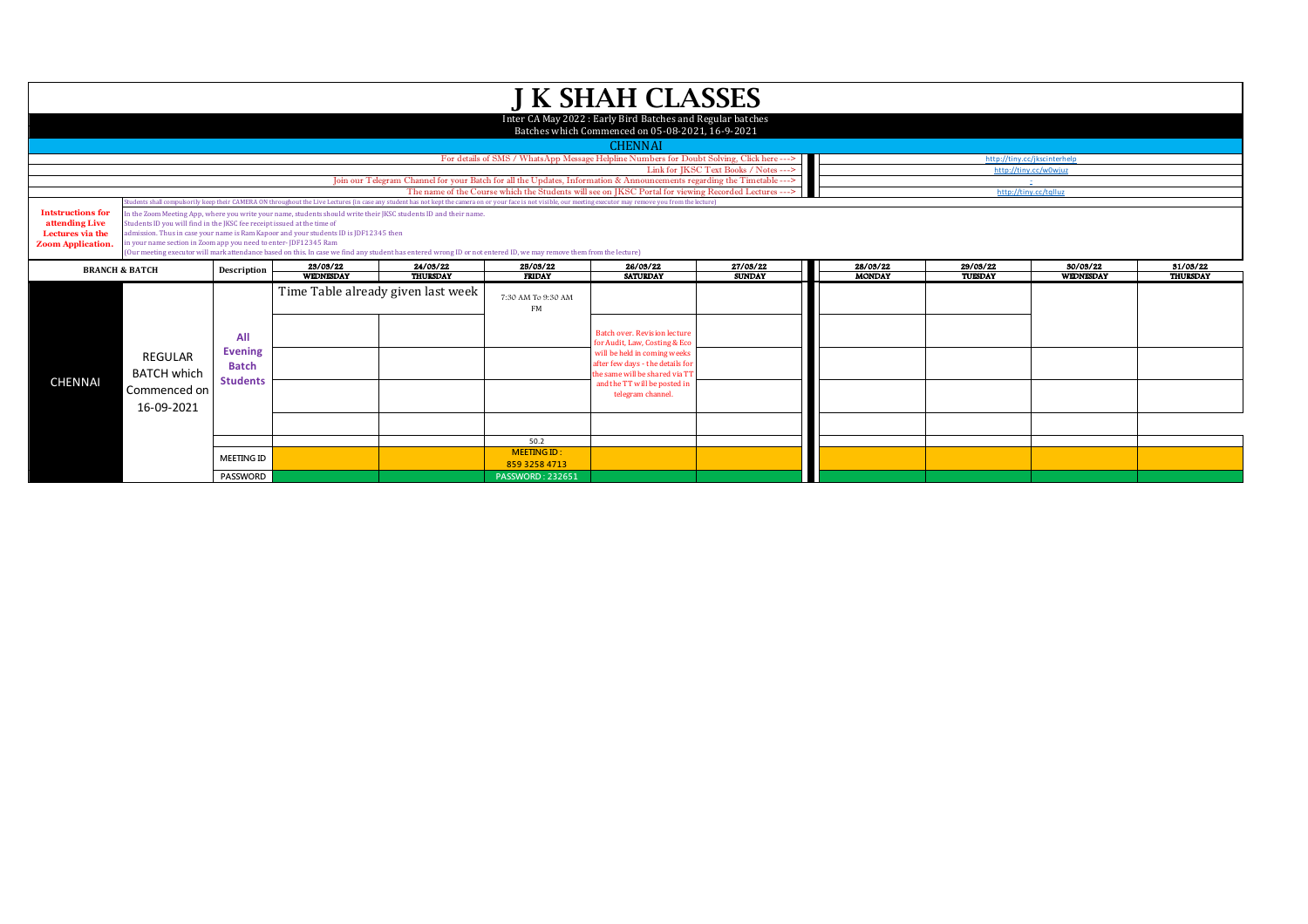|                                                                                            |                                                                                                                                            |                                      |                                                                                                                                                                                                           |                                                                                                                                                                    |                                                                | <b>J K SHAH CLASSES</b>                                                                                                                                                                                                         |                                       |                           |                       |                              |                             |
|--------------------------------------------------------------------------------------------|--------------------------------------------------------------------------------------------------------------------------------------------|--------------------------------------|-----------------------------------------------------------------------------------------------------------------------------------------------------------------------------------------------------------|--------------------------------------------------------------------------------------------------------------------------------------------------------------------|----------------------------------------------------------------|---------------------------------------------------------------------------------------------------------------------------------------------------------------------------------------------------------------------------------|---------------------------------------|---------------------------|-----------------------|------------------------------|-----------------------------|
|                                                                                            |                                                                                                                                            |                                      |                                                                                                                                                                                                           |                                                                                                                                                                    |                                                                | Inter CA May 2022: Early Bird Batches and Regular batches<br>Batches which Commenced on 05-08-2021, 16-9-2021                                                                                                                   |                                       |                           |                       |                              |                             |
|                                                                                            |                                                                                                                                            |                                      |                                                                                                                                                                                                           |                                                                                                                                                                    |                                                                | <b>CHENNAI</b>                                                                                                                                                                                                                  |                                       |                           |                       |                              |                             |
|                                                                                            |                                                                                                                                            |                                      |                                                                                                                                                                                                           |                                                                                                                                                                    |                                                                | For details of SMS / WhatsApp Message Helpline Numbers for Doubt Solving, Click here --->                                                                                                                                       |                                       |                           |                       | http://tiny.cc/jkscinterhelp |                             |
|                                                                                            |                                                                                                                                            |                                      |                                                                                                                                                                                                           |                                                                                                                                                                    |                                                                | Join our Telegram Channel for your Batch for all the Updates, Information & Announcements regarding the Timetable --->                                                                                                          | Link for IKSC Text Books / Notes ---> |                           | http://tiny.cc/w0wjuz |                              |                             |
|                                                                                            |                                                                                                                                            |                                      |                                                                                                                                                                                                           |                                                                                                                                                                    |                                                                | The name of the Course which the Students will see on IKSC Portal for viewing Recorded Lectures --- >                                                                                                                           |                                       |                           | http://tiny.cc/tqlluz |                              |                             |
|                                                                                            |                                                                                                                                            |                                      |                                                                                                                                                                                                           |                                                                                                                                                                    |                                                                | tudents shall compulsorily keep their CAMERA ON throughout the Live Lectures (in case any student has not kept the camera on or your face is not visible, our meeting executor may remove you from the lecture)                 |                                       |                           |                       |                              |                             |
| <b>Intstructions for</b><br>attending Live<br>Lectures via the<br><b>Zoom Application.</b> | Students ID you will find in the JKSC fee receipt issued at the time of<br>in your name section in Zoom app you need to enter-JDF12345 Ram |                                      | In the Zoom Meeting App, where you write your name, students should write their JKSC students ID and their name.<br>admission. Thus in case your name is Ram Kapoor and your students ID is JDF12345 then | (Our meeting executor will mark attendance based on this. In case we find any student has entered wrong ID or not entered ID, we may remove them from the lecture) |                                                                |                                                                                                                                                                                                                                 |                                       |                           |                       |                              |                             |
| <b>BRANCH &amp; BATCH</b>                                                                  |                                                                                                                                            | Description                          | 23/03/22<br>WEDNESDAY                                                                                                                                                                                     | 24/03/22<br>THURSDAY                                                                                                                                               | 25/03/22<br><b>FRIDAY</b>                                      | 26/03/22<br><b>SATURDAY</b>                                                                                                                                                                                                     | 27/03/22<br><b>SUNDAY</b>             | 28/03/22<br><b>MONDAY</b> | 29/03/22<br>TUESDAY   | 30/03/22<br><b>WEDNESDAY</b> | 31/03/22<br><b>THURSDAY</b> |
|                                                                                            |                                                                                                                                            |                                      |                                                                                                                                                                                                           | Time Table already given last week                                                                                                                                 | 7:30 AM To 9:30 AM<br><b>FM</b>                                |                                                                                                                                                                                                                                 |                                       |                           |                       |                              |                             |
| <b>CHENNAI</b>                                                                             | REGULAR<br><b>BATCH which</b><br>Commenced on<br>23-09-2021                                                                                | <b>Morning</b><br>batch              |                                                                                                                                                                                                           |                                                                                                                                                                    |                                                                | <b>Batch over. Revision lecture</b><br>for Audit, Law, Costing & Eco<br>will be held in coming weeks<br>after few days - the details for<br>the same will be shared via TT<br>and the TT will be posted in<br>telegram channel. |                                       |                           |                       |                              |                             |
|                                                                                            |                                                                                                                                            |                                      |                                                                                                                                                                                                           |                                                                                                                                                                    | 50.2                                                           |                                                                                                                                                                                                                                 |                                       |                           |                       |                              |                             |
|                                                                                            |                                                                                                                                            | <b>MEETING ID</b><br><b>PASSWORD</b> |                                                                                                                                                                                                           |                                                                                                                                                                    | <b>MEETING ID:</b><br>859 3258 4713<br><b>PASSWORD: 232651</b> |                                                                                                                                                                                                                                 |                                       |                           |                       |                              |                             |